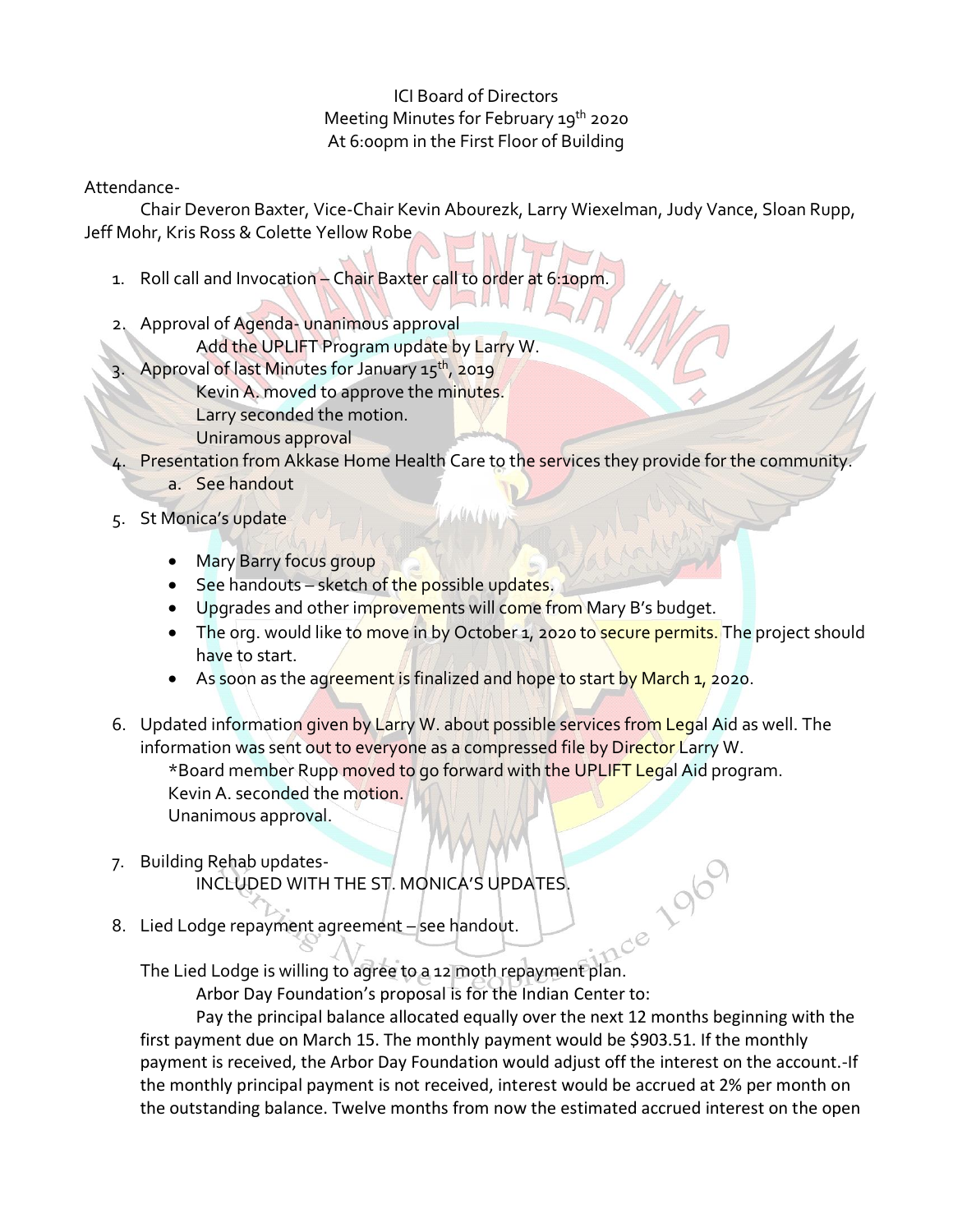balance would be \$5,590.94, bringing the total balance due at that point to \$16,433.10, if no payments received.

Colette moved to approve the repayment plan with the Lied Lodge org.

Kris seconded the motion.

Unianimous approval.

9. Jessy with the Community health assessment-

Presentation from CHE. An in-depth process that looks at the community every few years. BlueStem Health and other orgs were the finished product from this type of community planning. This process focuses on the City and County. The local hospitals are joinng in on this as well. Currently, the process is 3 year and 5 years. There is a lot of information to benefit of our community when public health is examined. The goal is to find solutions to some of the health disparities.

The last process had 125 partners from the community. The goal is to increase the number of partners at the table. \*and this time the hospitals are involved.

The presenters are looking to get assistance with outreach in our community.

The survey is both paper and online. 7 different languages available.

At least 50 responses from this community...

Sequential spatial sampling.

Launch date August 1, 2020 through October 2020. -

10. Molly with Community Crops-

Reschedule with them for next month.

11. Coalition of Cultures meeting update- Jeff Mohr and Chair Baxter

Updates from the meeting. Chair Baxter will go to another with the Malone Center to discuss funders.

12. Update on Many Oaks housing sale- Dr. Kirk

He gave updates about the process. The recommendation is to get an attorney to assist with the process. Appointments will be made the appraisers. Audits are started.

13. Financial Updates- Judy

Report given on the financial updates. Bills update and reports given to Chair Baxter so he can share with Mary B.

Balance of \$14.00.Judy V will follow up with invoices with the Lincoln Community Foundation account. Kevin will forward the contact information to Judy.

Kevin A. will follow up with the paper company.<br>unds/ building update and concerns- Sloan<br>See handout.

- 14. ICI grounds/ building update and concerns- Sloan
	- See handout.

Sarah from Comfort Foods is still examining the possibility of re-locating her business. Only four events during January.

15. Capital Campaign update- Larry

See the list from Larry. Look at the list and see if there are any individuals to add. Seek to get other individuals involved with the campaign. Larry gave a description of what the campaign entails. The current estimate of this campaign is at one half million.